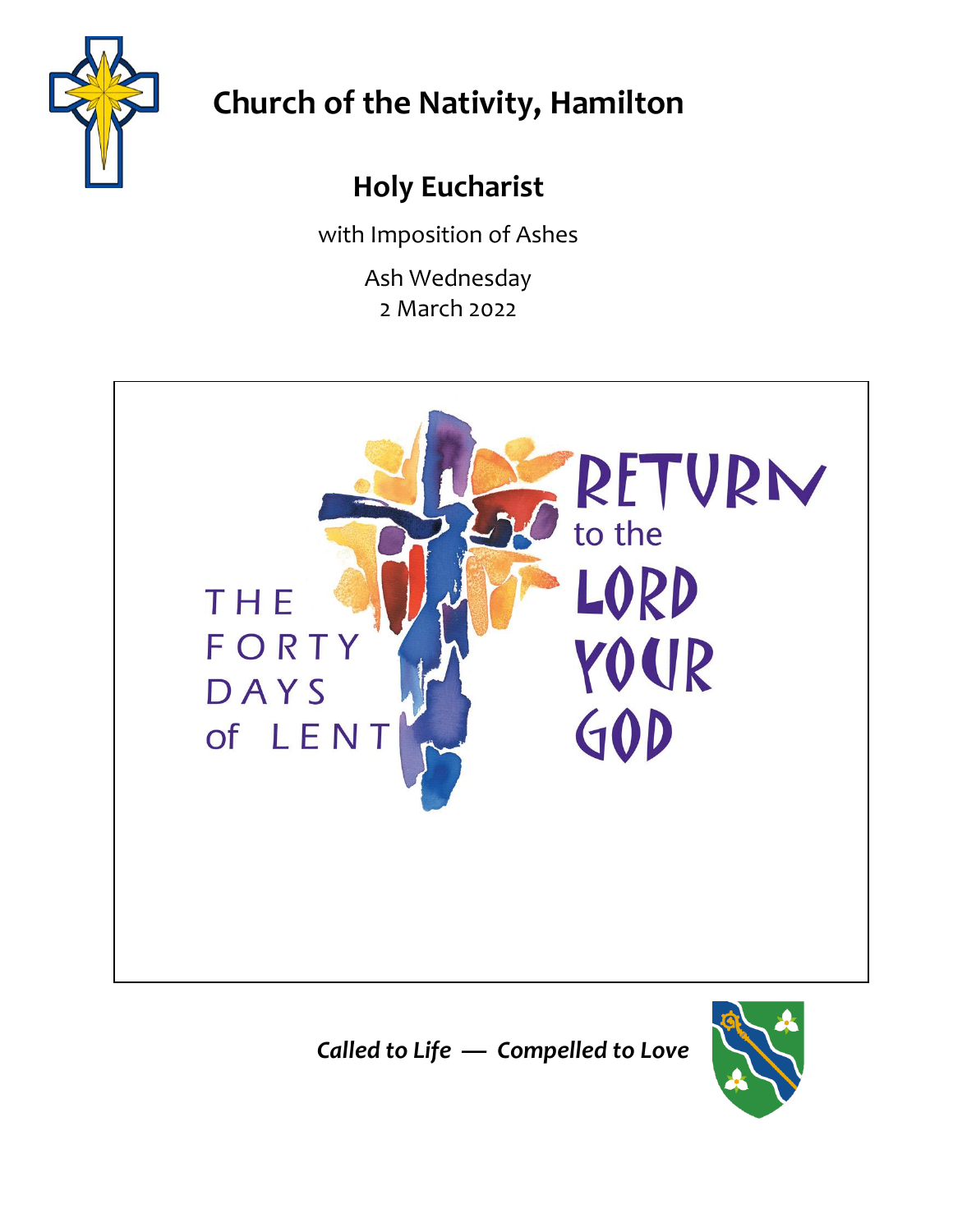The parish of the Church of the Nativity is located on territory that has been stewarded and cared for several Indigenous peoples including the Neutrals, the Mississauga, the Anishnabe, and the Haudenosaunee. With them, we are members of the Dish with One Spoon wampum, and we will strive to live up to our responsibility as treaty members. As we respect the history, spirituality, and culture of the nations of this place, we also honour the heritage and gifts of Métis people.

#### **May our actions be guided by our commitment to reconciliation.**

All are welcome in the worship and fellowship of the Church of the Nativity. May you find grace and hope in this service. All who seek Christ in their lives are welcome to share in the Eucharist.

#### **COVID-19 Precautions**

Our in-person services continue to be offered under the guidelines and directions from the Diocese of Niagara and Public Health as we strive to worship and protect the health of all who attend. To help us, we ask that those attending in-person keep their masks covering their mouth, nose, and chin throughout your time in the building; that they limit what surfaces they touch; and that they not leave your seats except as directed, and maintain two metres of physical distance between themselves and others when they do move.

#### **Streaming**

Our 10:00am services are streamed to YouTube. We try to minimize individuals' appearances on camera. The beginning of the streaming will be marked with by an announcement, and then the service will continue as follows.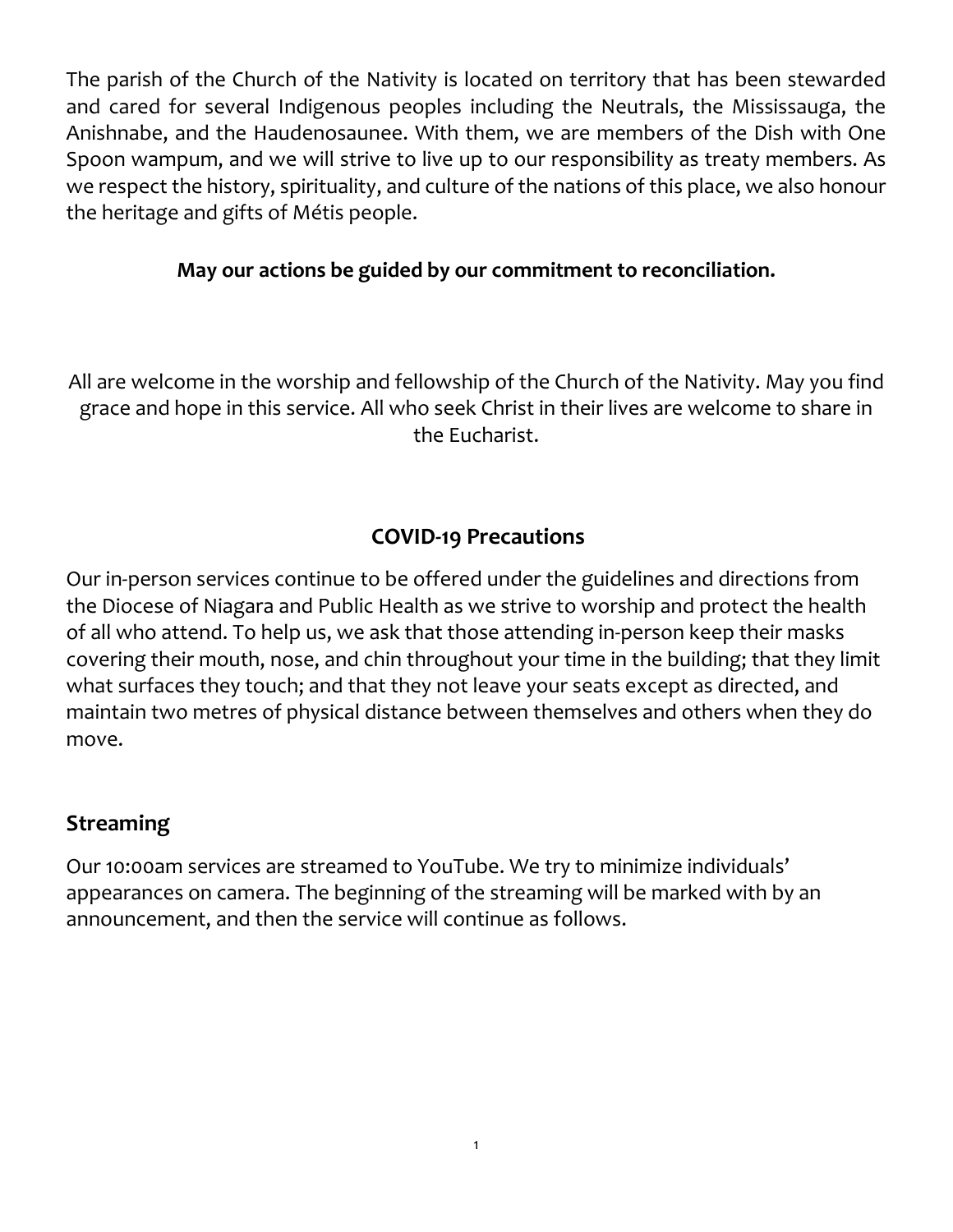## **Gathering**

*A bell is rung, and the service begins.*

Welcome

The Lord be with you. **And also with you.**

*Silence is kept*

Almighty and everlasting God, you despise nothing you have made and forgive the sins of all who are penitent. Create and make in us new and contrite hearts, that we, worthily lamenting our sins and acknowledging our brokenness, may obtain of you, the God of all mercy, perfect remission and forgiveness; through Jesus Christ our Lord, who lives and reigns with you and the Holy Spirit, one God, for ever and ever. **Amen.**

## **Holy Scripture**

*[Joel 2.1](https://bible.oremus.org/?ql=512908421)—2, 12—17*

*Psalm 51.1—18 Miserere mei, Deus*

Have mercy on me, O God, in your great kindness; • in the fullness of your mercy, blot out my offences. **Wash away all my guilt, • and cleanse me from my sin.**

1<sup>st</sup> Reading

The Psalm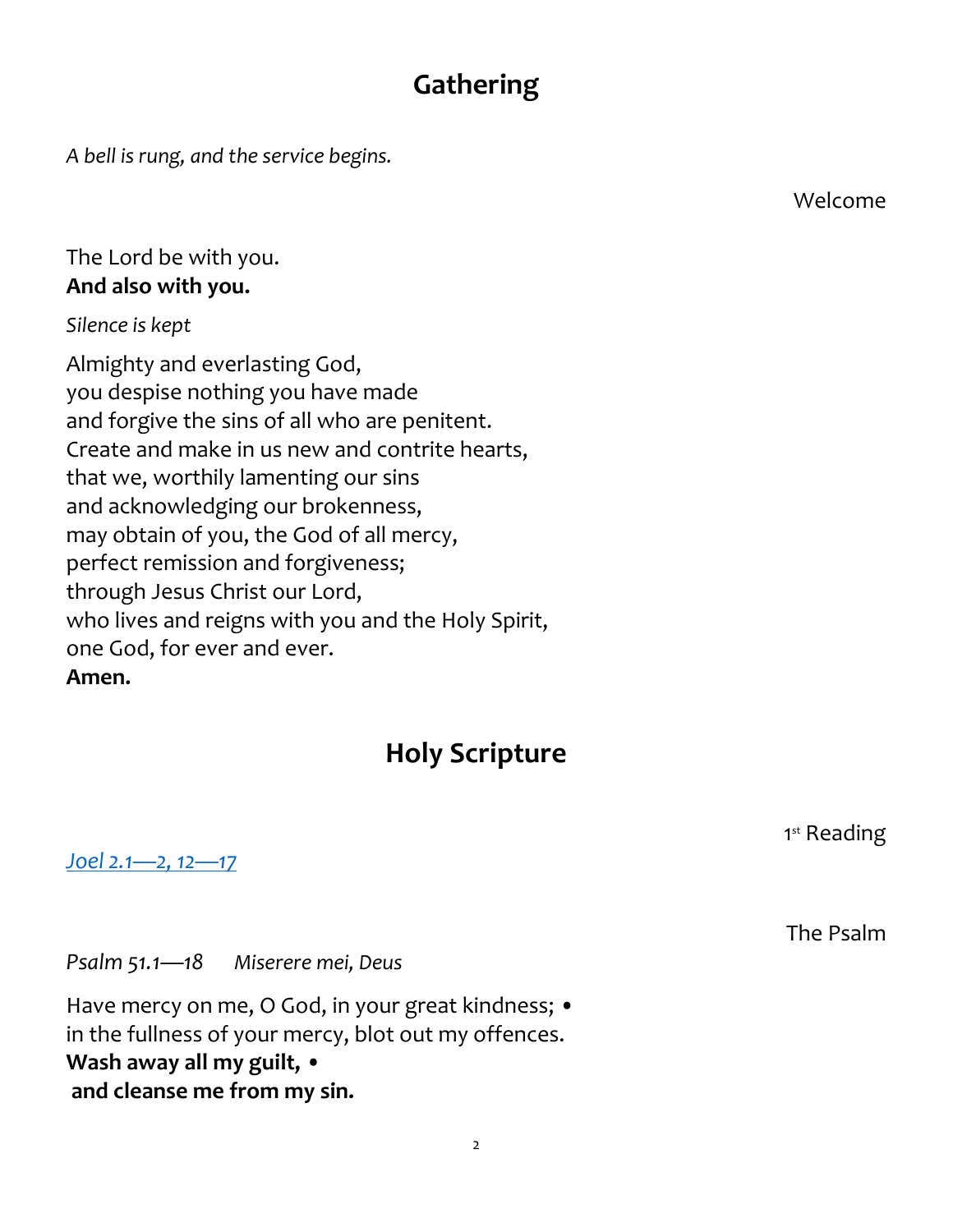For I acknowledge my faults, • and my sin is always before me. **Against you only have I sinned, • and done evil in your sight.**

So that you are justified in your sentence • and blameless in your judging. **Evil have I been from my birth, • a sinner I am from the time of my conception.**

But you desire truth in our inward being: therefore teach me wisdom in my secret heart. **Take hyssop, sprinkle me with water and I shall be clean; • wash me, and I shall be whiter than snow.**

Let me hear the sounds of joy and gladness, • that the bones you have broken may rejoice. **Turn away your face from my sins, • and blot out all my misdeeds.**

Create in me a clean heart, O God, • and renew a right spirit within me. **Do not cast me away from your presence; • do not take your holy Spirit from me.**

Give me the joy of your help again, • and strengthen me with a willing spirit. **Then I will teach transgressors your ways • and sinners will turn to you again.**

Rescue me from bloodshed, O God my saviour, • and my tongue shall sing of your deliverance. **O Lord, open my lips, • and my mouth shall proclaim your praise.**

You desire no sacrifice, or I would give it, • but you take no delight in burnt-offerings. **The sacrifice acceptable to God is a broken spirit; • a broken and contrite heart, O God, you will not despise.**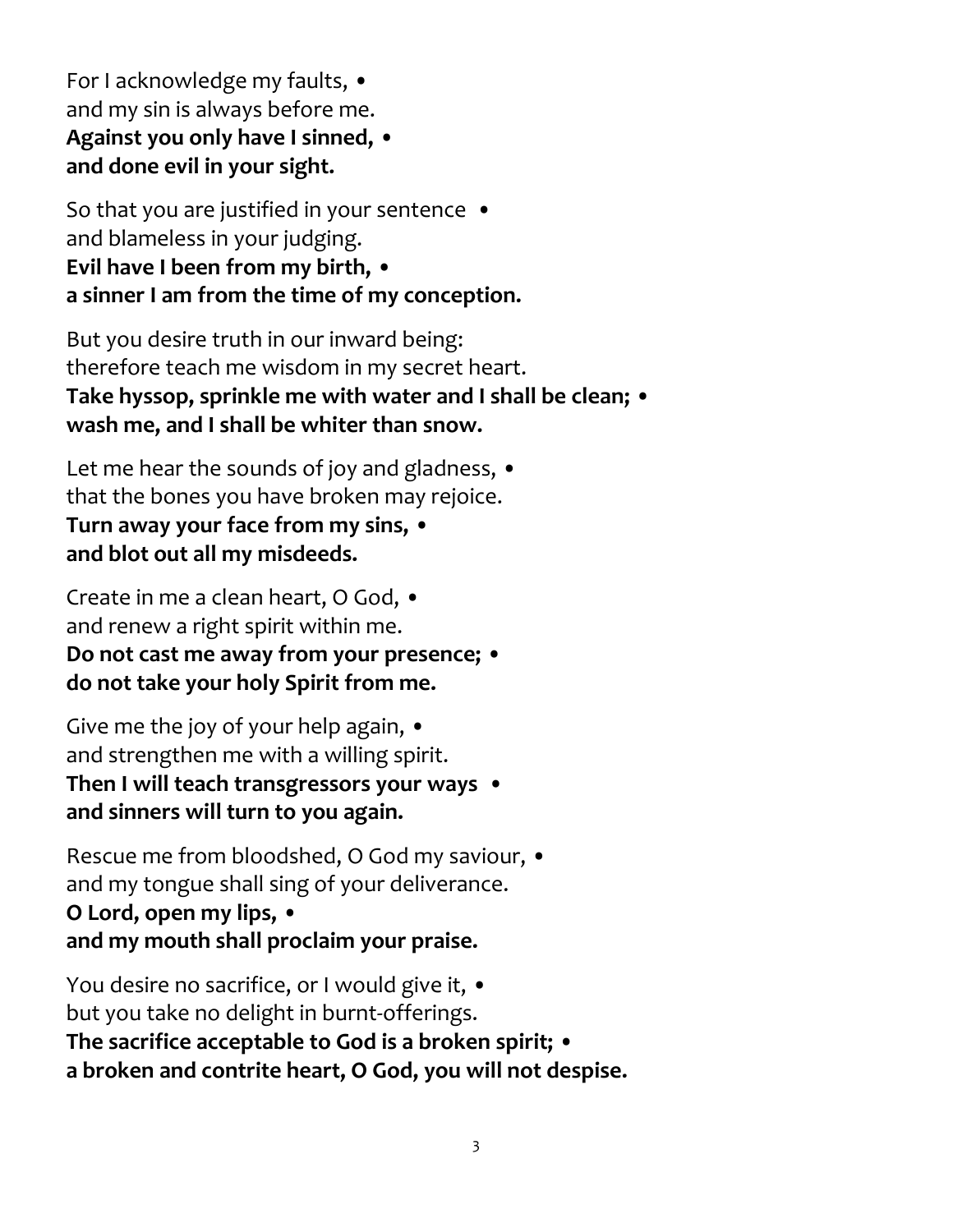4

2<sup>nd</sup> Reading

The Gospel

*2 nd [Corinthians 5.20b](https://bible.oremus.org/?ql=512908602)—6.10*

The Lord be with you. **And also with you.**

The Holy Gospel of our Lord Jesus Christ, according to Saint Matthew. **Glory to you, Lord Jesus Christ.**

*[Matthew 6.1](https://bible.oremus.org/?ql=512908854)—6, 16—21* 

The Gospel of Christ. **Praise to you, Lord Jesus Christ.**

Homily

Invitation to Lent

Friends in Christ, today with the whole church we enter the time of remembering Jesus' passover from death to life, and our life in Christ is renewed. We begin this holy season by acknowledging our need for repentance and for God's mercy.

We are created to experience joy in communion with God, to love one another, and to live in harmony with creation. But our sinful rebellion separates us from God, our neighbours, and creation, so that we do not enjoy the life our creator intended.

As disciples of Jesus, we are called to a discipline that contends against evil and resists whatever leads us away from the love of God and neighbour.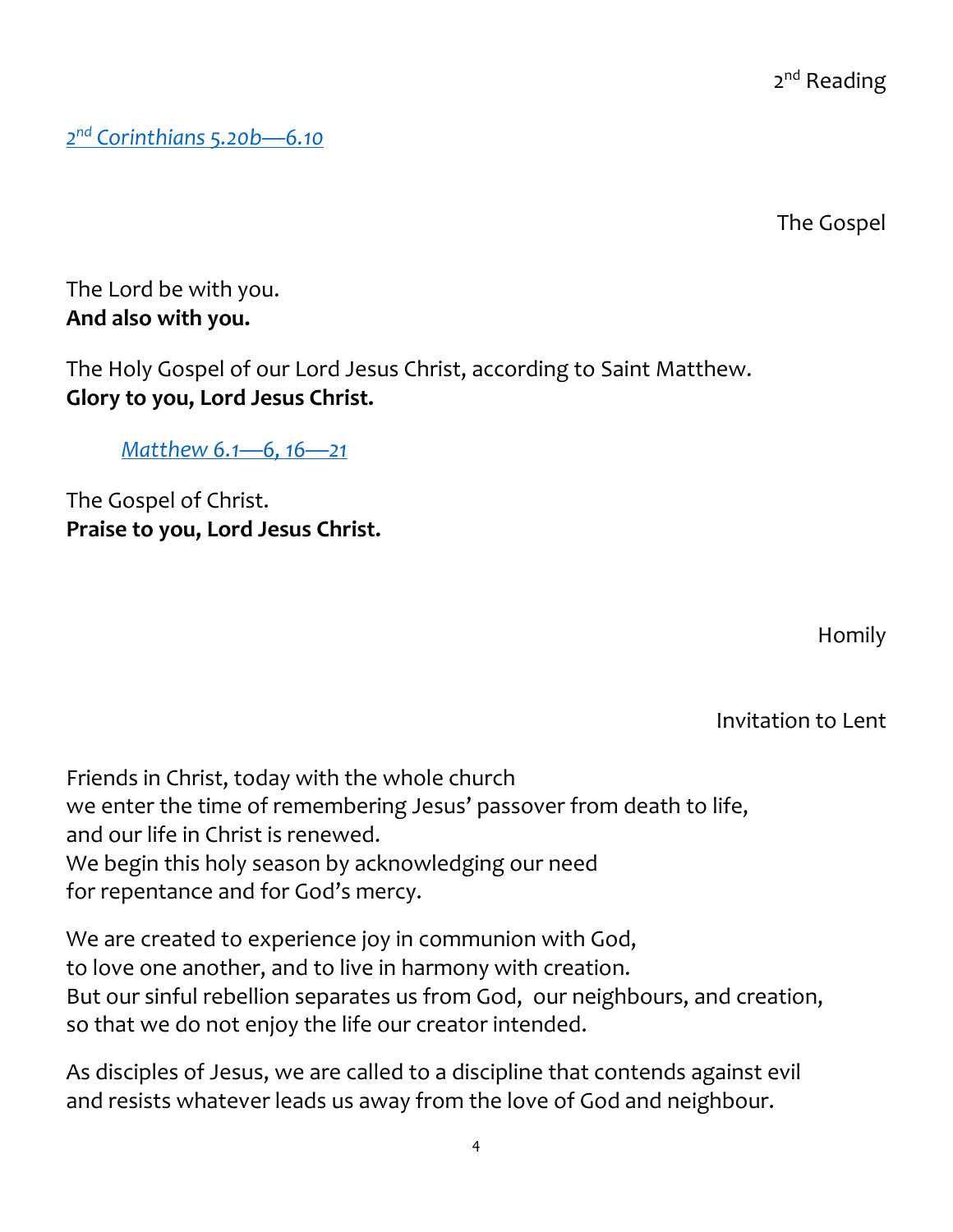I invite you therefore, in the name of the Lord, to observe a holy Lent by self-examination, penitence, prayer, fasting, and almsgiving, and by reading and meditating on the word of God.

Let us continue our journey through these forty days to the great Three Days of Jesus' death and resurrection.

Liturgy of Penitence and Imposition of Ashes

Let us confess our sin in the presence of God and of one another.

Most holy and merciful God, we confess to you and to one another, and before the whole company of heaven, that we have sinned by our fault, by our own fault, by our own most grievous fault, in thought, word, and deed, by what we have done and by what we have left undone.

We have not loved you with our whole heart, and mind, and strength. We have not loved our neighbours as ourselves. We have not forgiven others as we have been forgiven.

## **Have mercy on us, O God.**

We have shut our ears to your call to serve as Christ served us. We have not been true to the mind of Christ. We have grieved your Holy Spirit. **Have mercy on us, O God.**

Our past unfaithfulness, the pride, envy, hypocrisy, and apathy that have infected our lives, we confess to you. **Have mercy on us, O God.**

Our self-indulgent appetites and ways, and our exploitation of other people, we confess to you.

### **Have mercy on us, O God.**

Our negligence in prayer and worship, and our failure to share the faith that is in us, we confess to you.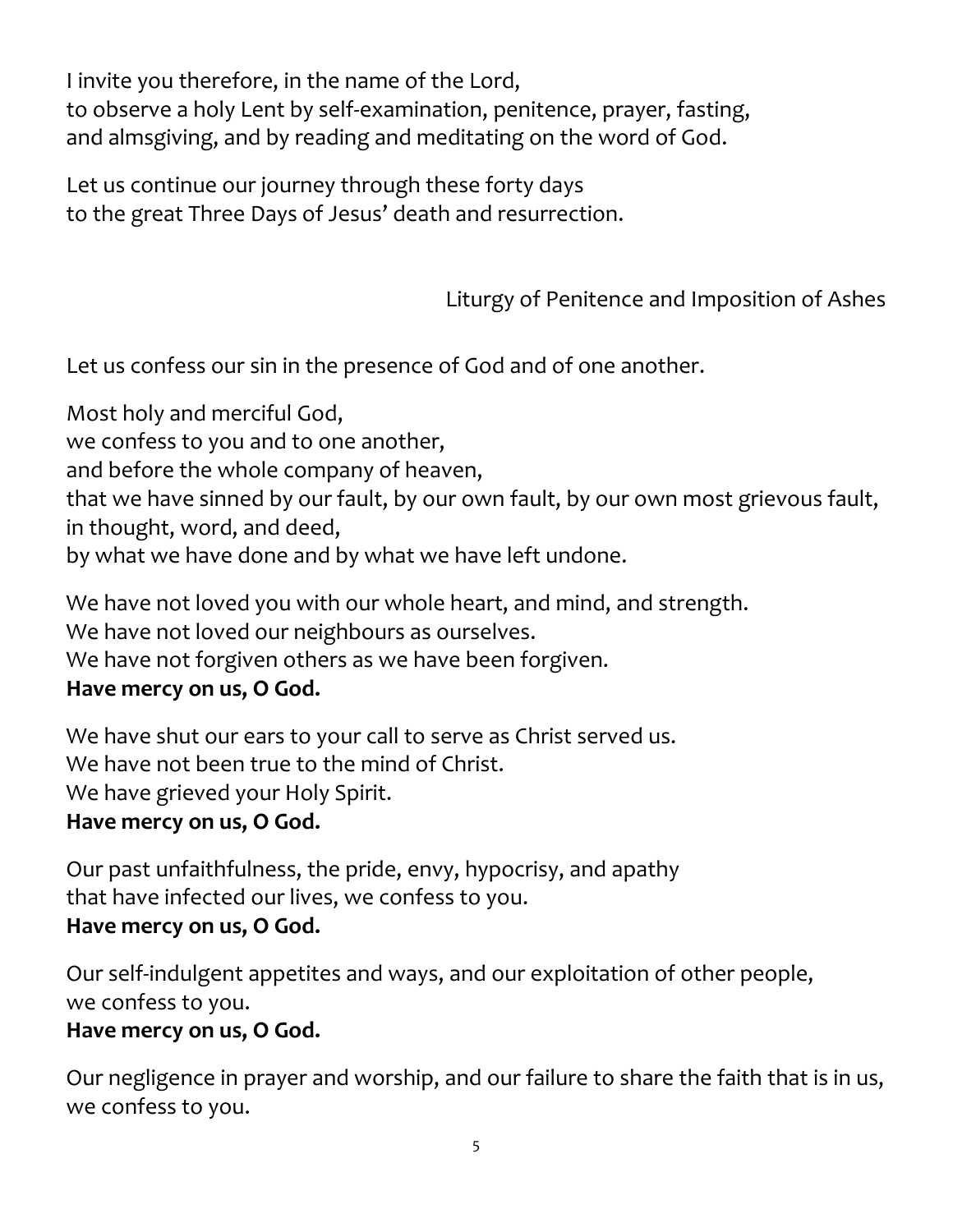### **Have mercy on us, O God.**

Our neglect of human need and suffering, and our indifference to injustice and cruelty, we confess to you.

#### **Have mercy on us, O God.**

Our false judgments, our uncharitable thoughts toward our neighbours, and our prejudice and contempt toward those who differ from us, we confess to you.

#### **Have mercy on us, O God.**

Our waste and pollution of your creation, and our lack of concern for those who come after us, we confess to you.

#### **Have mercy on us, O God.**

Restore us, O God, and let your anger depart from us. **Hear us, O God, for your mercy is great.**

Almighty God,

you have created us out of the dust of the earth. May these ashes be a sign of our mortality and penitence, reminding us that only by the cross of our Lord Jesus Christ are we given eternal life; through the same Jesus Christ, our Saviour and Lord. **Amen.**

> *The presider and people receive the imposition of ashes. At the imposition, the presider says to each person*

Remember that you are dust, and to dust you shall return.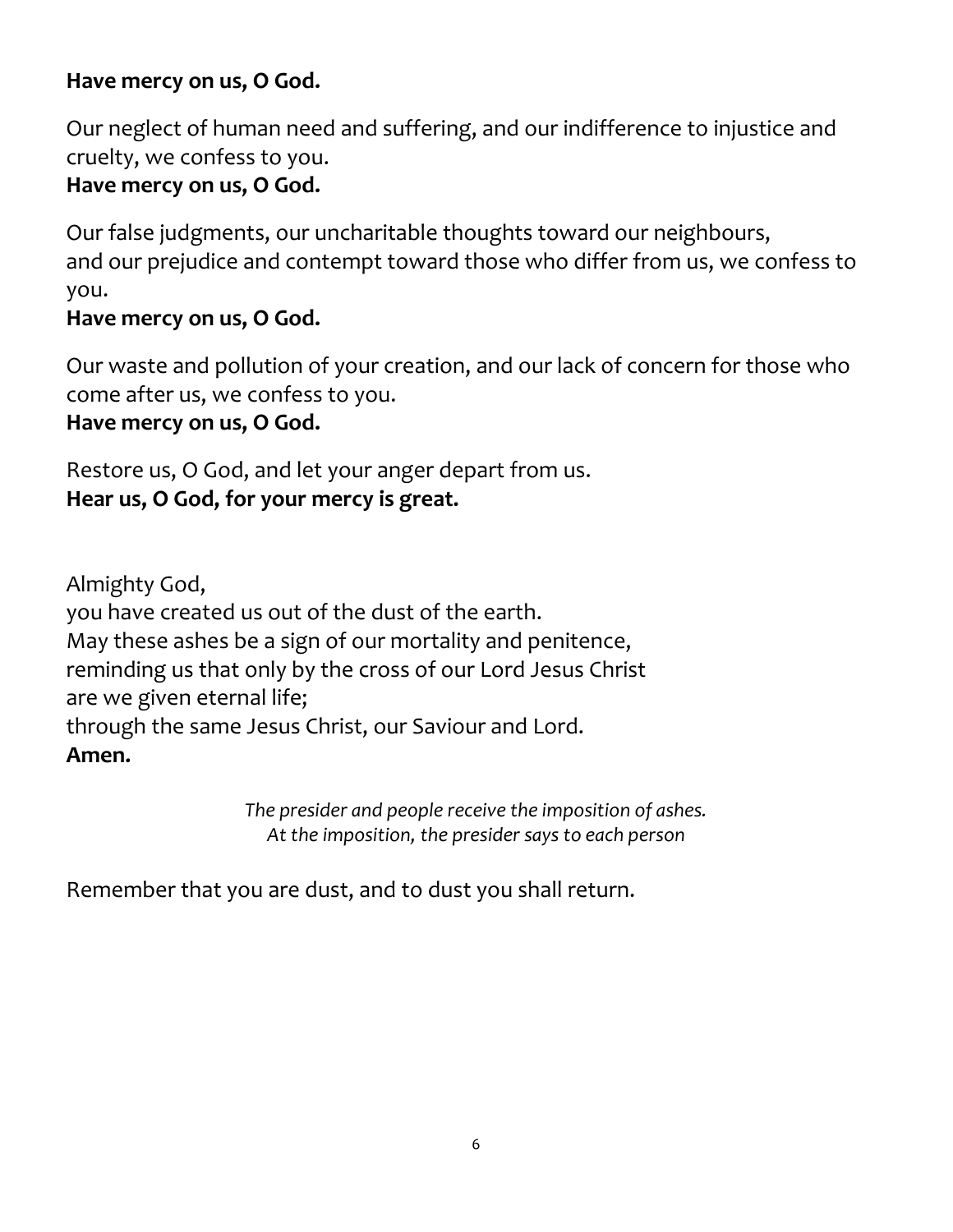Accomplish in us, O God, the work of your salvation. **that we may show forth your glory in the world.**

By the life, cross, and passion of your Son, our Saviour, **bring us with all your saints to the joy of Christ's resurrection.**

Almighty God have mercy on us, forgive us all our sins through our Lord Jesus Christ, strengthen us in all goodness, and by the power of the Holy Spirit keep us in eternal life. **Amen.**

The Peace

The peace of the Lord be always with you! **And also with you.**

# **Celebration of the Holy Eucharist**

Prayer over the Gifts

Holy and generous host, you set a table where we feast as friends. Prepare us to witness to your goodness with every gift you have given us to share, that all people may know your peace through Jesus Christ, now and forever. **Amen.**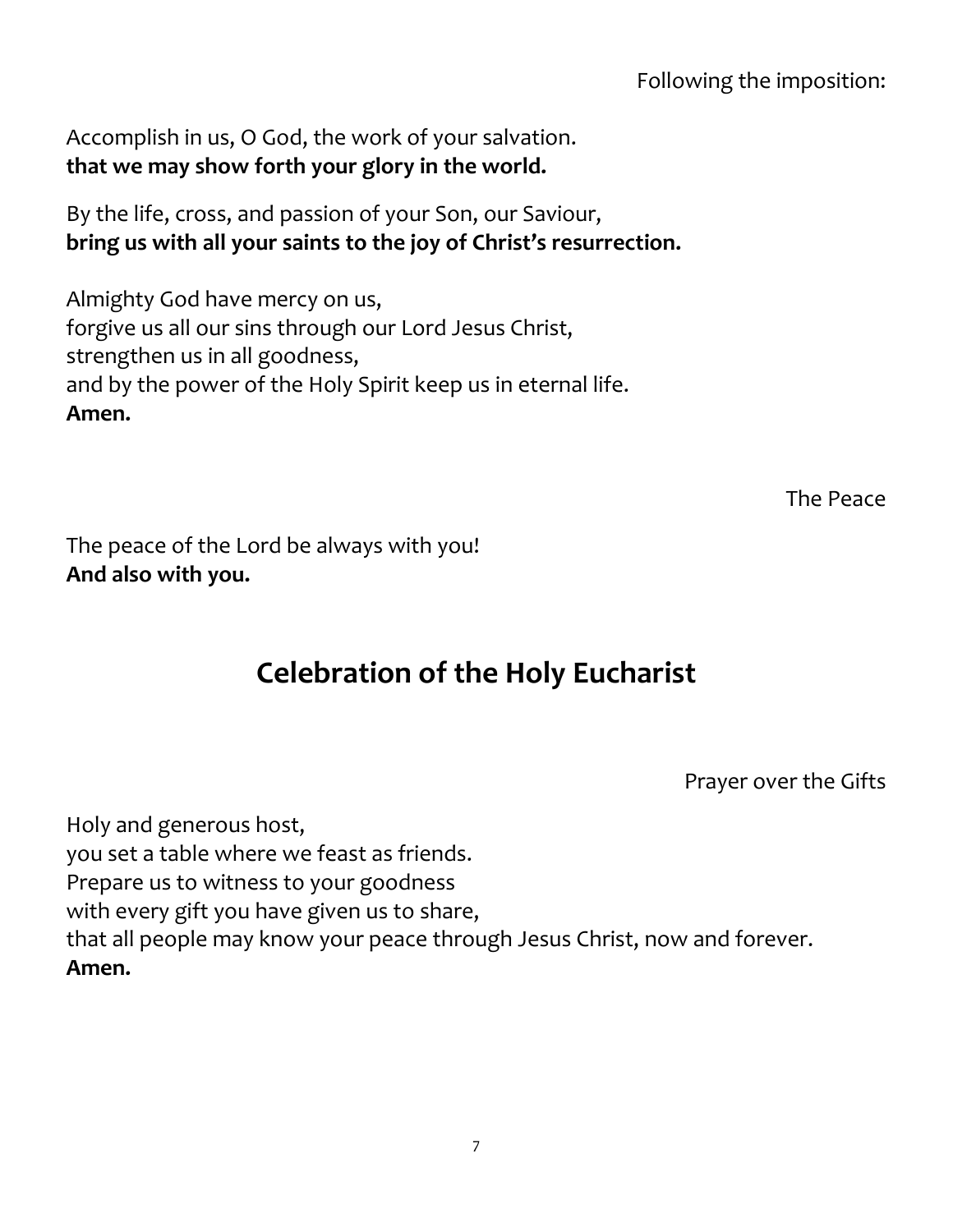### May God be with you. **And also with you.**

Lift up your hearts. **We lift them up to God.**

Let us give thanks to the Lord our God. **It is right to give our thanks and praise.** 

Let us give thanks to the Lord our God. It is right to give our thanks and praise.

It is indeed right, our duty and our joy, that we should at all times and in all places give thanks and praise to you, almighty and merciful God, through our Saviour Jesus Christ. You call your people to cleanse their hearts and prepare with joy for the paschal feast, that renewed in the gift of baptism, we may come to the fullness of your grace. And so, with all the choirs of angels, with the church on earth and the hosts of heaven, we praise your name and join their unending hymn:

**Holy, holy, holy Lord, God of power and might, heaven and earth are full of your glory. Hosanna in the highest. Blessed is the One who comes in the name of the Lord. Hosanna in the highest.**

Blessed are you, O God of the universe. Your mercy is everlasting and your faithfulness endures from age to age. Praise to you for creating the heavens and the earth. Praise to you for saving the earth from the waters of the flood. Praise to you for bringing the Israelites safely through the sea.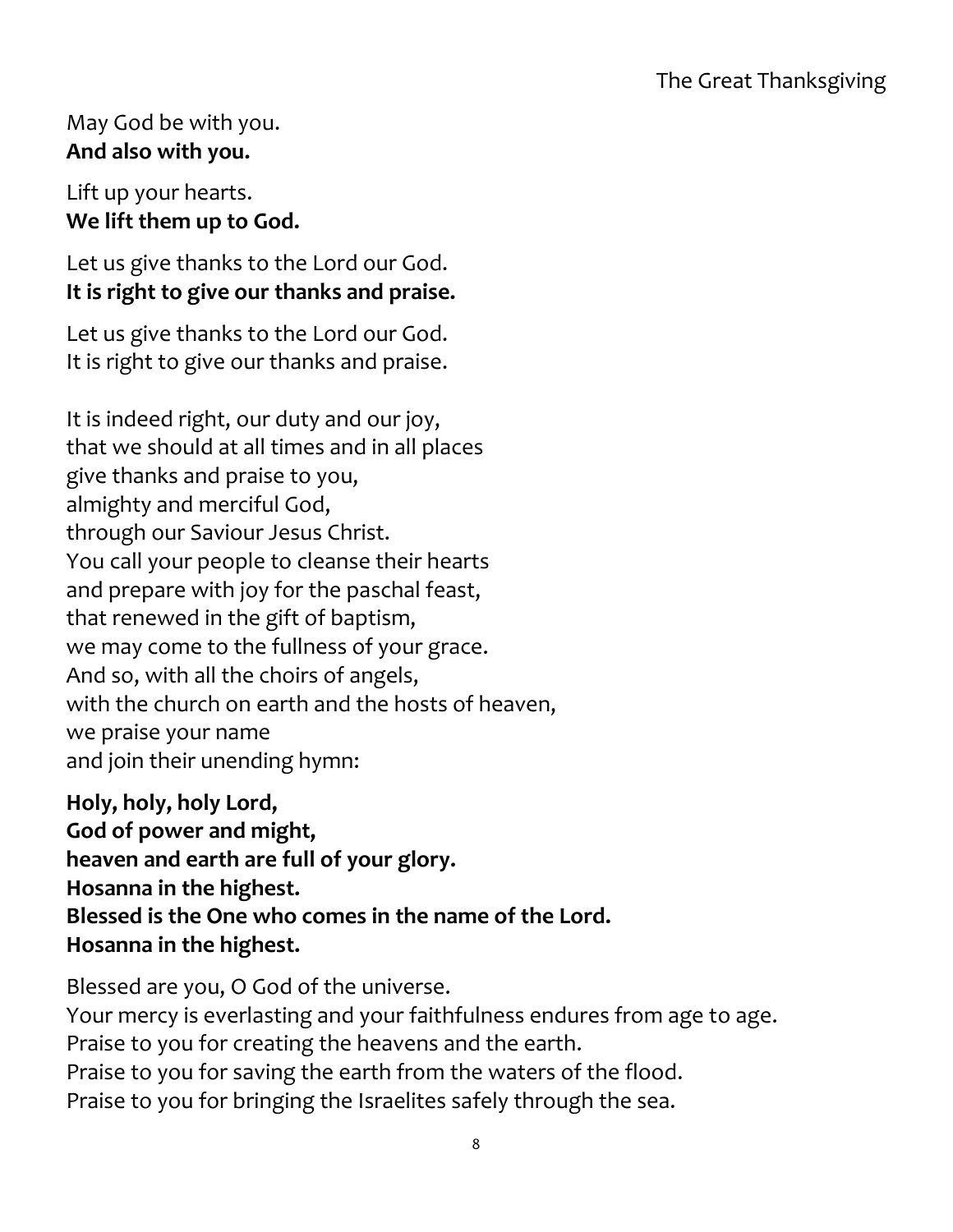Praise to you for leading your people through the wilderness to the land of milk and honey.

Praise to you for the words and deeds of Jesus, your anointed one.

Praise to you for the death and resurrection of Christ.

Praise to you for your Spirit poured out on all nations.

In the night in which he was betrayed, our Lord Jesus took bread, and gave thanks; broke it, and gave it to his disciples, saying: Take and eat; this is my body, given for you. Do this for the remembrance of me.

Again, after supper, he took the cup, gave thanks, and gave it for all to drink, saying: This cup is the new covenant in my blood, shed for you and for all people for the forgiveness of sin. Do this for the remembrance of me.

With this bread and cup we remember our Lord's Passover from death to life as we proclaim the mystery of faith: **Christ has died. Christ is risen. Christ will come again.**

O God of resurrection and new life: Pour out your Holy Spirit on us and on these gifts of bread and wine. Bless this feast. Grace our table with your presence. **Come, Holy Spirit.**

Reveal yourself to us in the breaking of the bread. Raise us up as the body of Christ for the world. Breathe new life into us. Send us forth, burning with justice, peace, and love. **Come, Holy Spirit.**

With your holy ones of all times and places,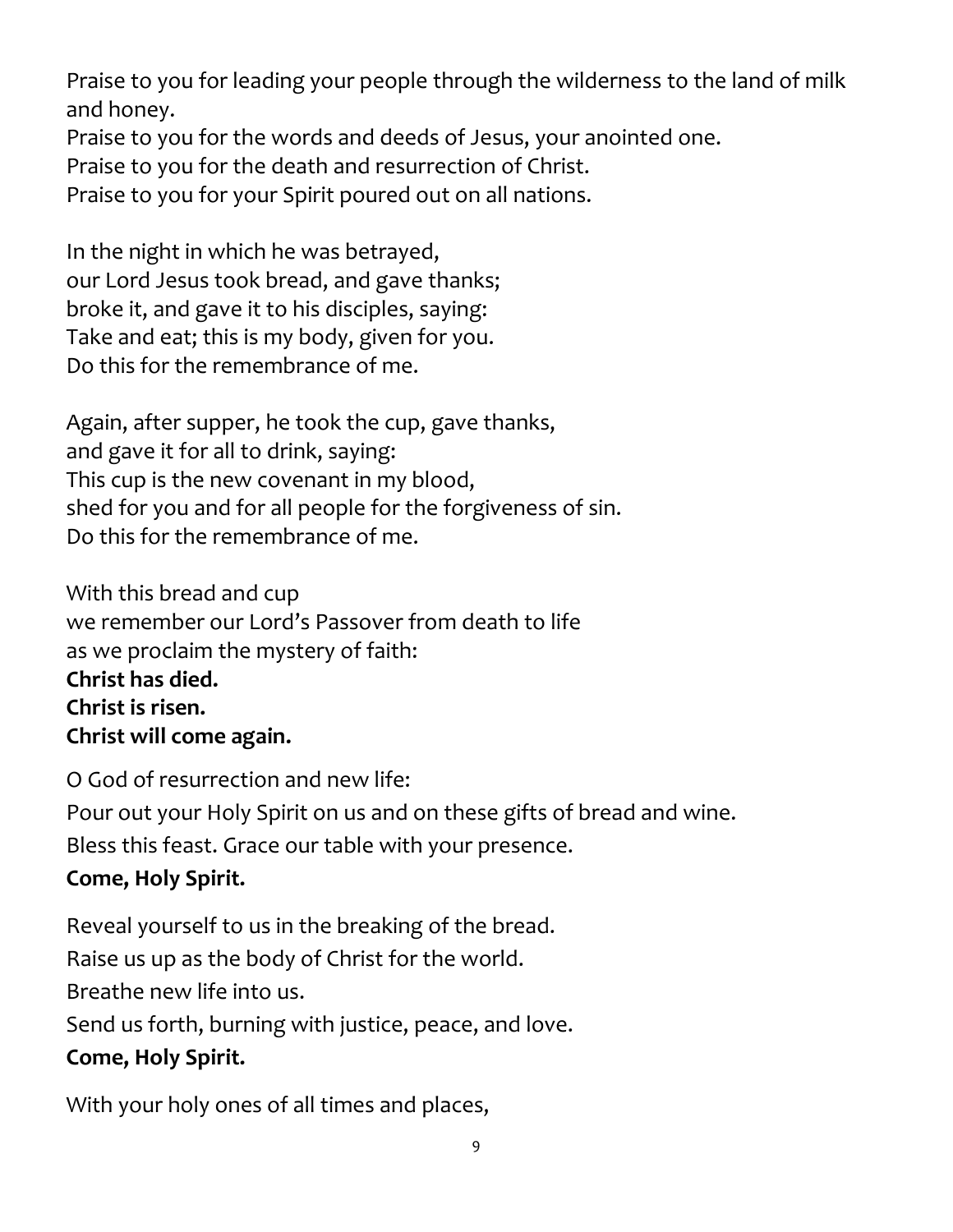with the earth and all its creatures, with sun and moon and stars, we praise you, O God, blessed and holy Trinity, now and forever.

#### **Amen.**

#### The Lord's Prayer

Lord, remember us in your kingdom, and teach us to pray:

#### **Our Father**

| in heaven,                      | who art in heaven,                |
|---------------------------------|-----------------------------------|
| hallowed be your name,          | hallowed be thy name,             |
| your kingdom come,              | thy kingdom come,                 |
| your will be done,              | thy will be done,                 |
| on earth as in heaven.          | on earth as it is in heaven.      |
| Give us today our daily bread.  | Give us this day our daily bread. |
| Forgive us our sins             | And forgive us our trespasses,    |
| as we forgive those who sin     | as we forgive those who           |
| against us.                     | trespass against us.              |
| Save us from the time of trial, | And lead us not into temptation,  |
| and deliver us from evil.       | but deliver us from evil.         |
| For the kingdom, the            | For thine is the kingdom,         |
| power, and the glory are yours, | the power, and the glory,         |
| now and for ever.               | for ever and ever.                |
| Amen.                           | Amen.                             |

*We keep silent and pray for a short time.*

The Breaking of the Bread

Every time we eat this bread and drink this cup **we proclaim the Lord's death until he comes again.**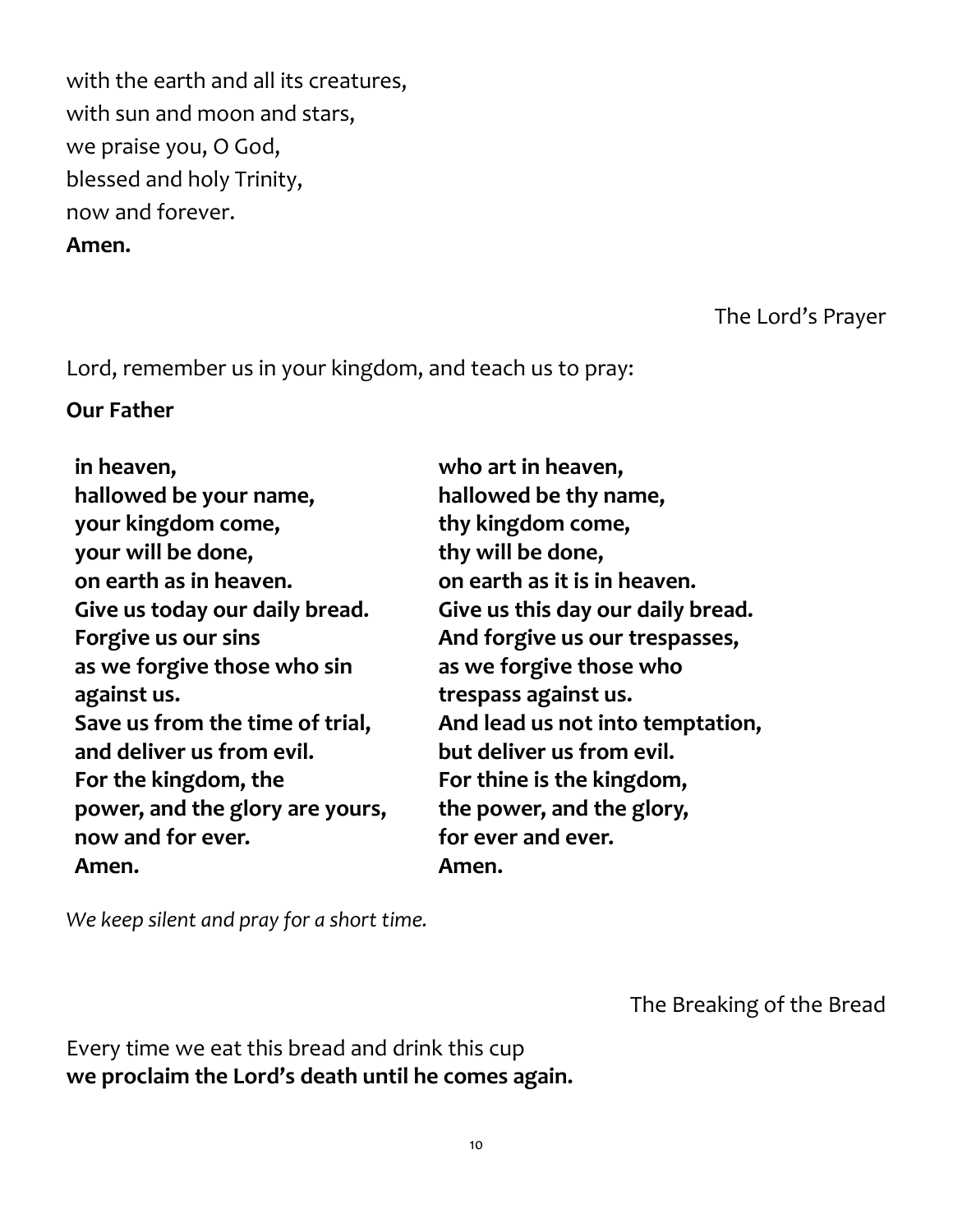Come all people: this is Christ's table to which all are invited. Come, for all is ready. **Thanks be to God!**

*All who are unable to be physically present to receive the eucharist may wish to pray one of the following prayers of reception for spiritual communion.*

I worship and adore you, Lord Jesus Christ, present in bread and wine, and present in your people, who are gathered in spirit. In this moment I join with them to receive you in my heart, and in our community. May you, enthroned on the altar, be now enthroned in my heart; may you, present in bread and wine, feed and renew my soul; may you, who gives yourself to us again, fill us with grace, and heavenly blessing. Even as I am fed, may my hunger for you and for your reign of justice and peace increase, that I may, with your Spirit, work for that day when your kingdom shall come on earth as it is heaven. Amen.

#### *or*

Come Lord Jesus and make in my heart your dwelling place and home. I seek to love you with all my heart, mind, soul and strength, and so, through your presence in bread and wine I receive you afresh and praise you for you are my God. As you fill me, so may my love for you and for all your people, rise and overflow, that with joy and thanksgiving I may serve you in the world you love. Amen.

#### *or*

Jesus, I believe that you are present with us in the sacrament of bread and wine. I love you and I desire your presence afresh in my life. Since I cannot now receive the bread and wine of the altar, come spiritually into my heart. I embrace you and unite myself to you; never let me be separated from you. Amen.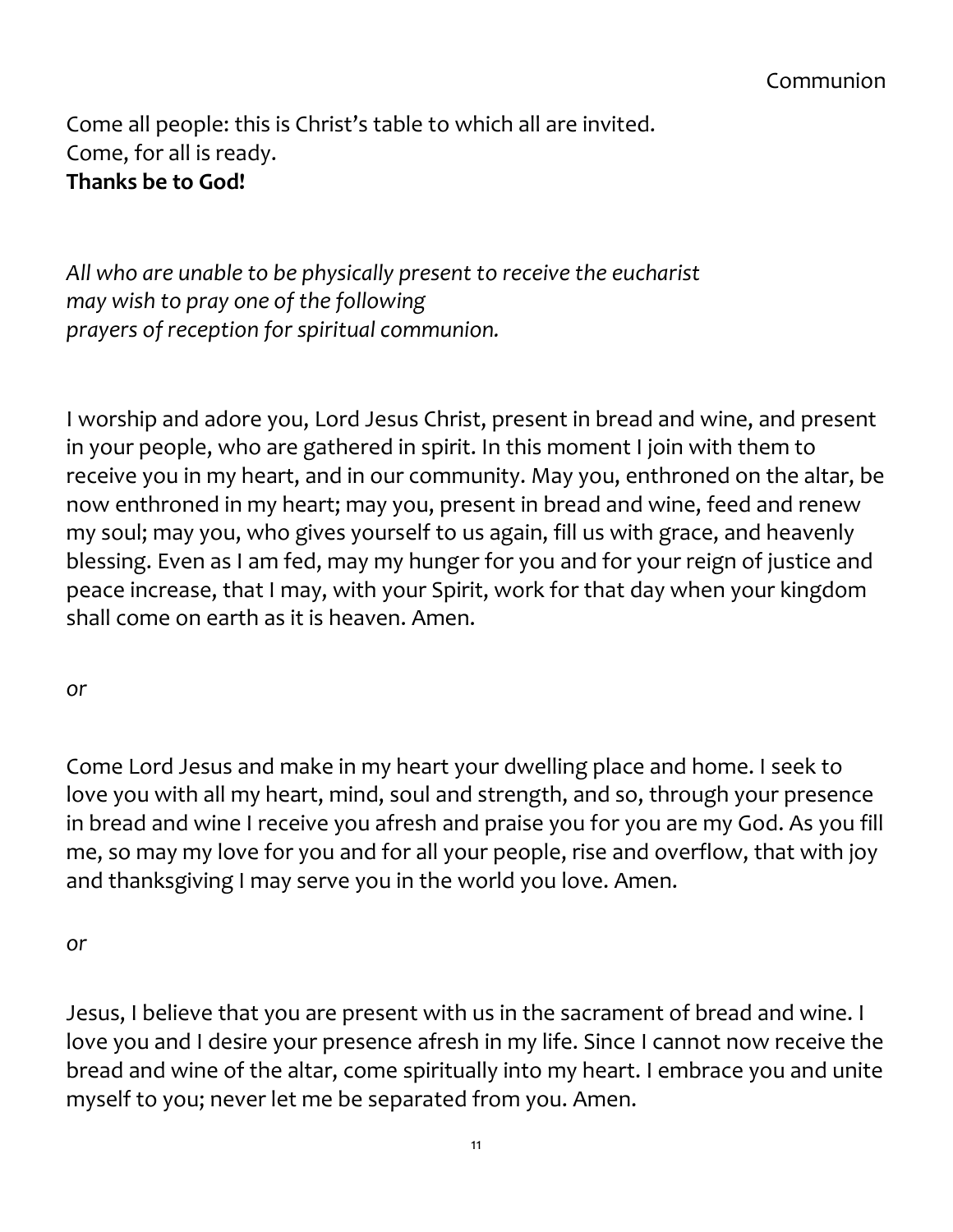Prayer after Communion

The body and blood of our Lord Jesus Christ strengthen you and preserve you in eternal life.

Merciful God, accompany our journey through these forty days. **Renew us in the gift of baptism, that we may provide for those who live in poverty, pray for those in need, fast from self-indulgence, and find our treasure in the life of your Son, Jesus Christ, our Saviour and Lord, who lives and reigns with you and the Holy Spirit, one God, now and for ever. Amen.**

Parish Announcements

Solemn Prayer over the People

Let us bow down before the Lord.

Grant, most merciful Lord, to your faithful people pardon and peace, that they may be cleansed from all their sins, and serve you with a quiet mind; through Christ our Lord. **Amen.**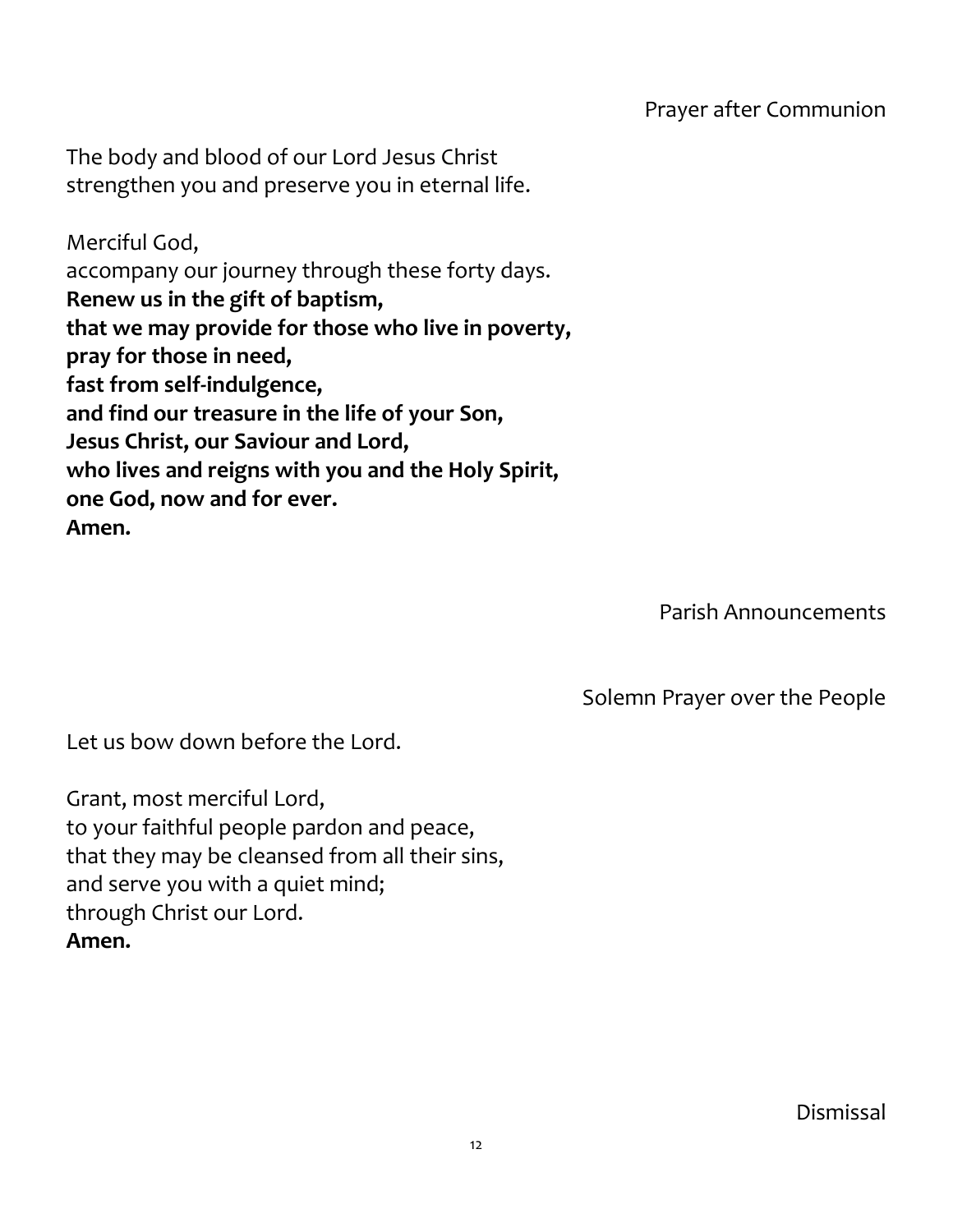Go forth into the world to serve God with gladness; be of good courage; hold fast to that which is good; render no one evil for evil; strengthen the fainthearted; support the weak; help the afflicted; honour all people; love and serve God, rejoicing in the power of the Holy Spirit. **Thanks be to God!**